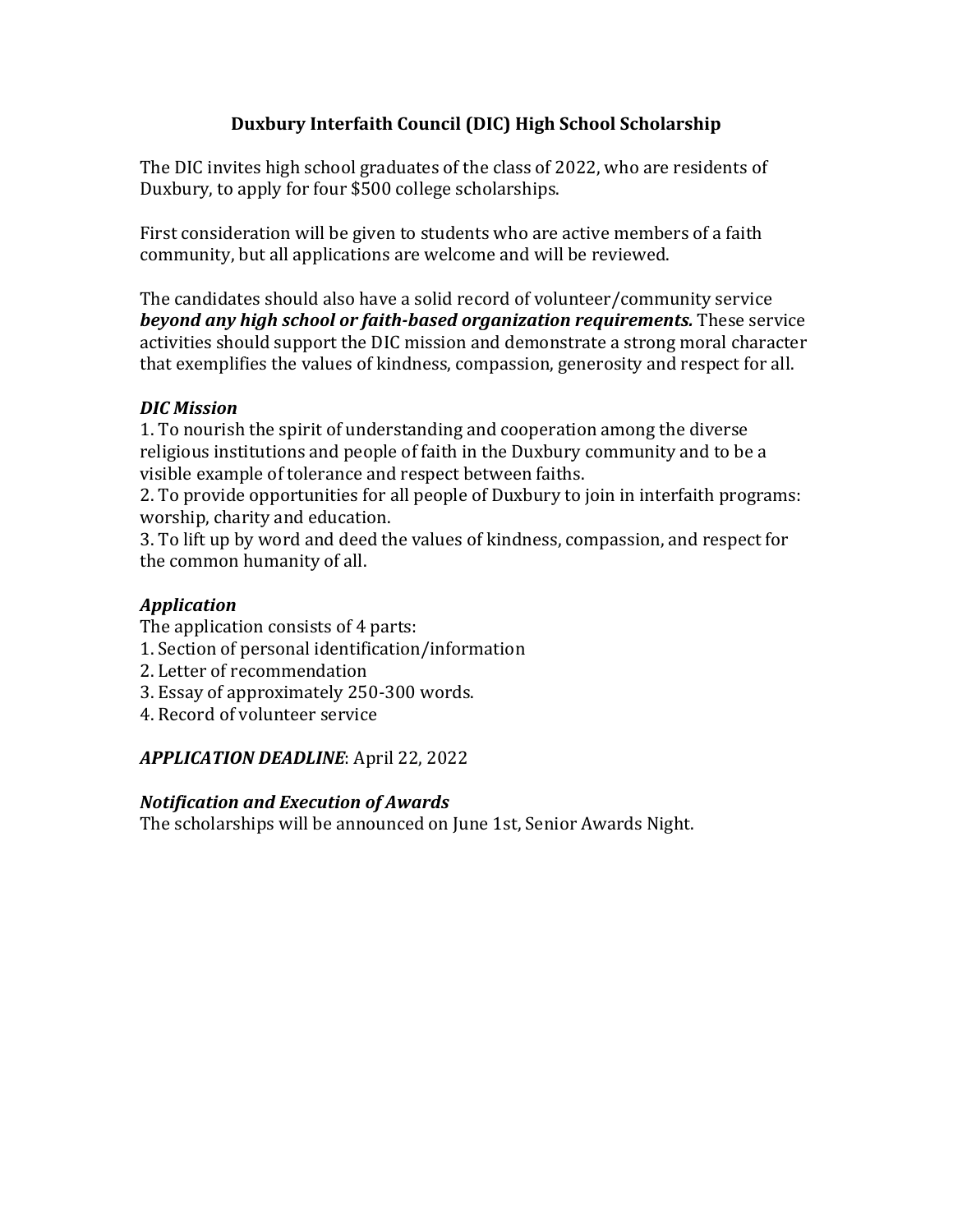# **Duxbury Interfaith Council (DIC) High School Scholarship Application**

### *1. Personal Identification*

### *2. Letter of recommendation*

The letter of recommendation completed by someone, other than a family member, who has worked closely with the applicant and/or can attribute to his/her compassionate and charitable character.

### *3. Essay*

Essay of  $250-300$  words in which the applicant describes how  $s/h$ e has:

\* demonstrated a spirit of understanding and cooperation among the diverse

religious institutions and people of faith in the Duxbury community

\* shown tolerance and respect between faiths

\* participated in opportunities to join in worship, charity, and educational programs

\* exemplified the values of kindness, compassion, and respect

Applications may be mailed to:

Duxbury Interfaith Council Attn: Scholarship Application, P.O. Box 1161, Duxbury, MA 02333 and postmarked no later than April 20, 2021. or submitted as a PDF attachment to **duxinterfaithcouncil@gmail.com** with the subject line Scholarship Application.